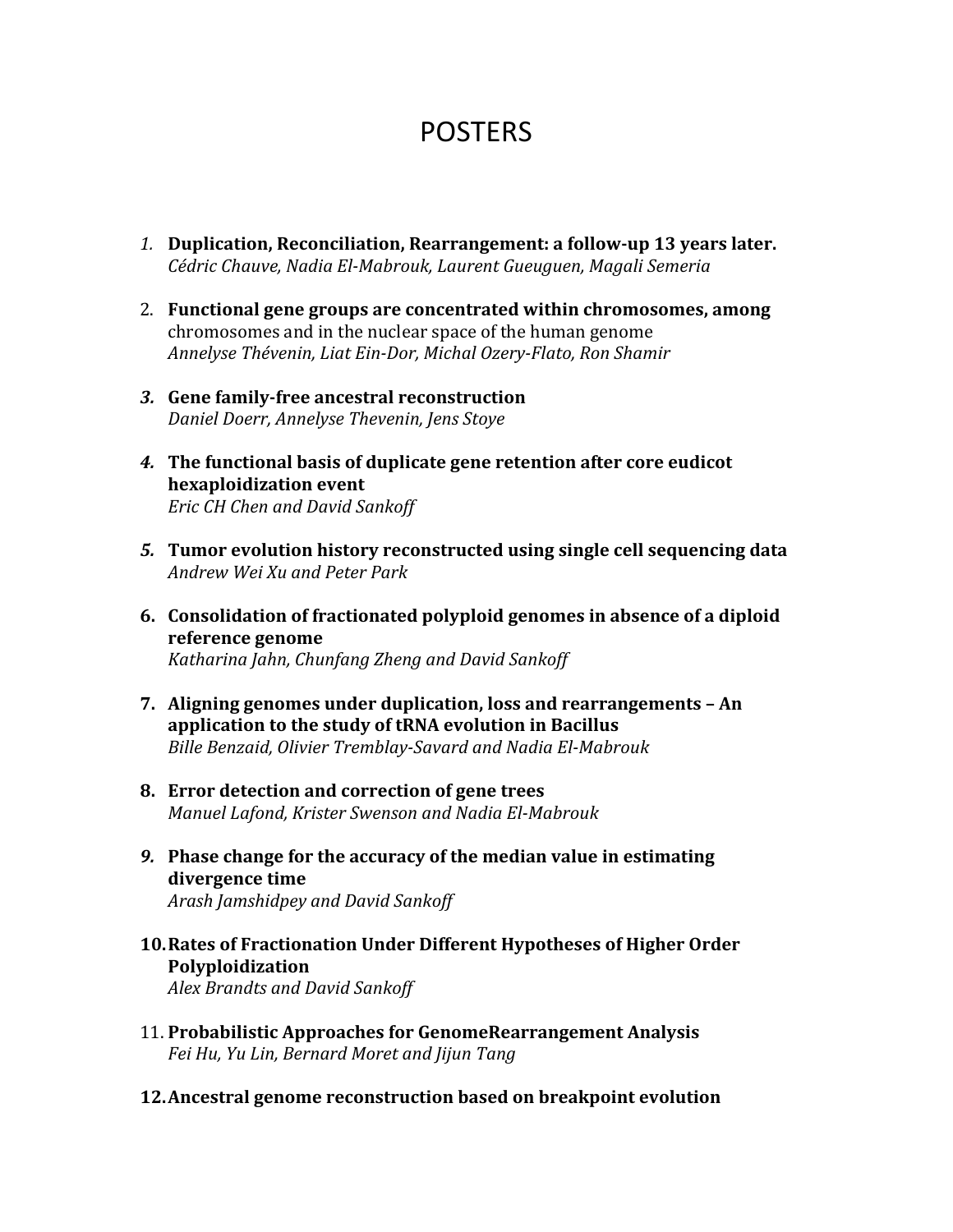*Samuel Blanquart, Aïda Ouangraoua, Antoine Thomas, Jean-Stéphane Varré.*

- **13.** A robust regression approach to phylogenetic inference *Ximing Xu, Chris Field and Katherine Dunn*
- 14. On the matrix median problem" *João Paulo Pereira Zanetti, Priscila Biller, and João Meidanis*
- 15. Parameter Advising and Accuracy Estimation for Protein Multiple **Sequence Alignment**

*Dan DeBlasio and John Kececioglu*

**16. SEEK: a search engine for mining query-sensitive co-expression in large human expression compendia**

*Qian Zhu, Arjun Krishnan, Aaron K Wong, Miriam R Aure, Lars A Bongo, Vessela N Kristensen, Moses Charikar, Kai Li, Olga Troyanskaya*

**17. Title: Phylogenetic Reconstruction of Domain Shuffling in the MaGuK Protein Family.**

*Maureen Stolzer, Katie Siewert, Minli Xu, and Dannie Durand.* 

**18. Towards Simultaneous Solution to Synteny Blocks Construction** and Genome Rearrangements Problems

Shuai Jiang and Max A. Alekseyev

- **19. Hypergraph covering problems motivated by genome assembly** *Cedric Chauve, Murray Patterson and Ashok Rajaraman*
- **20. Scaffolding the genome of the Black Death agent** *Ashok Rajaraman, Cedric Chauve and Eric Tannier*
- **21.An amino acid substitution-selection model adjusts residue fitness to improve phylogenetic estimation** *HuaiChun Wang, Edward Susko and Andrew Roger*
- **22.Genome Aliquoting Revisited** *Robert Warren and David Sankoff*
- **23.LSHPlace:** Fast phylogenetic placement using locality-sensitive hashing *Dan Brown and Jakub Truszkowski*
- **24.Short Genomes and Deep Phylogenies** Brona Brejova, Jakub Kovac, Jozef Nosek and Tomas Vinar